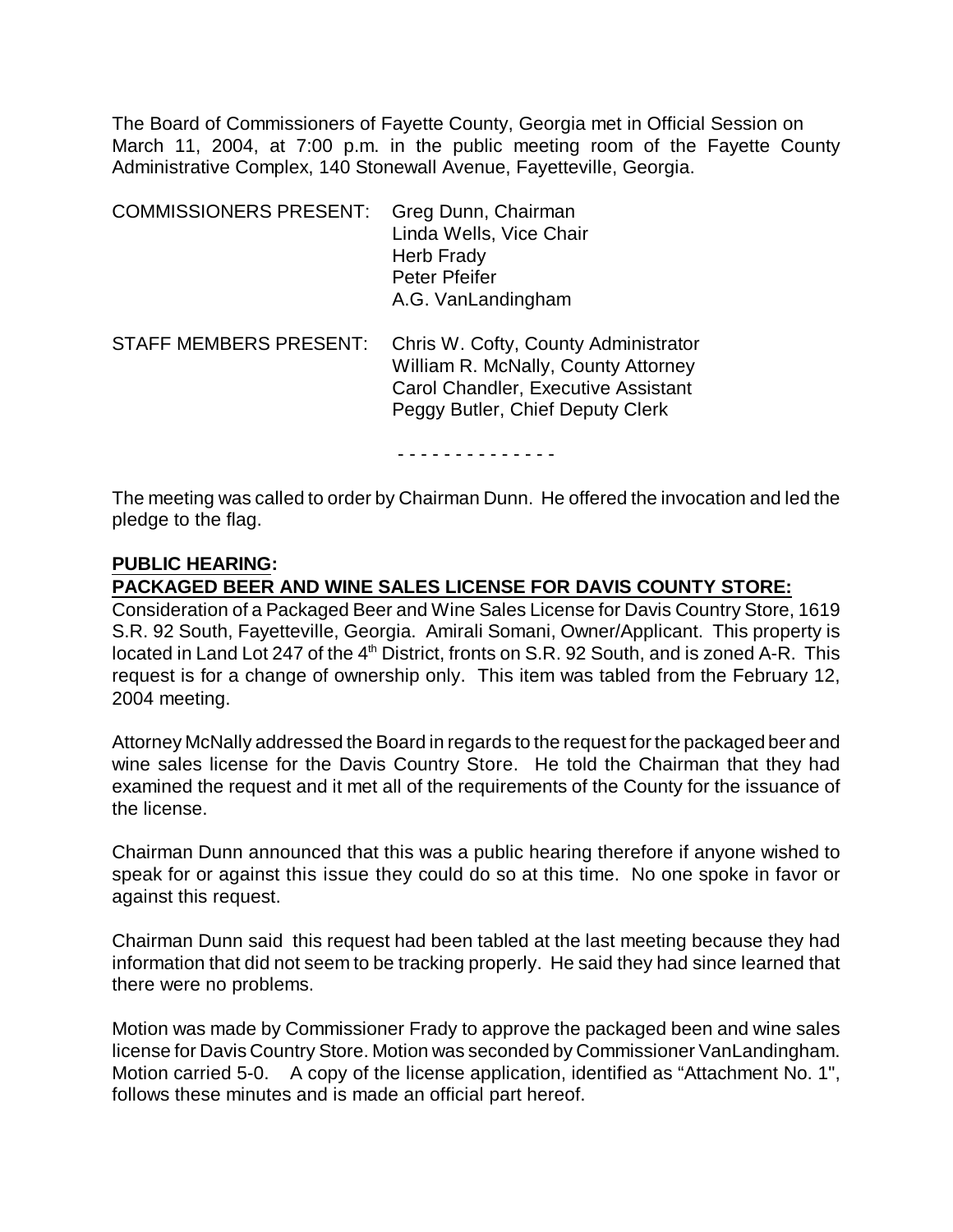#### **NEW BUSINESS: CONSIDERATION OF THREE BLUE CROSS/BLUE SHIELD HEALTH INSURANCE RENEWAL OPTIONS:**

Guy Morrison, Blue Cross/Blue Shield representative, said June 1 was the official renewal date of the medical program with Blue Cross/Blue Shield. He said they had worked through the options and there were three alternatives for this year's renewal. He said now the employees of Fayette County had an option of three programs under the medical umbrella. He said they had an HMO, Point of Service Plan, and a PPO. He said they worked with Blue Cross/Blue Shield to understand what the most competitive renewal could be. Blue Cross/Blue Shield came back with three alternatives. The first would be to stay with the identical program that was now in place. He said this would not modify any of the benefits to the employees and it would maintain the three choices between the HMO, Point of Service and PPO. He said the increase would be 5.9%. He said option two would be to eliminate one of the three options. He said the option that would be eliminated would be the PPO. He said 90% of the employees were currently in the HMO plan, 5% in the Point of Service plan and 5% are in the PPO. He said in Option 2 the 5% of the employees in the PPO Plan would be required to choose the HMO or Point of Service option. He said that increase would drop to an aggregate of 2.59%. He said there was a financial incentive offered to eliminate the PPO program. He said Option 3 was to maintain the HMO, Point of Service and PPO but instead of giving one consistent increase which would be the 5.9% the option was given to increase the rate of the plan more in line with the utilization of the plan. He said it was giving the HMO a more favorable increase at 5%, the Point of Service at 10% and the PPO plan at 15%.

Commissioner VanLandingham said for clarification in Option 3 there was not a blend in the increases - they would stand by themselves. Mr. Morrison said that was correct.

Chairman Dunn said that anyone who decided to keep their PPO would have a 15% increase in their rates. Mr. Morrison said under that scenario that was correct.

Commissioner Wells confirmed that the recommendation of Staff was Option 2. Mr. Morrison said the recommendation was Option 2.

Mr. Morrison said there were primarily two reasons supporting that recommendation. He said as seen by the premium rates, the PPO plan was the most expensive. He said the reason for that was the contract rate with the providers were higher on the PPO verses the POS and HMO. He said also the PPO utilization continued to exceed the HMO and Point of Service utilization. He said the concept was in looking forward to next year's renewal if the PPO was removed then the experience would go into the two plans with better contracts, and would be less likely to negatively impact the plan. He said they took the 30 people who were currently in the PPO plan and checked to see if they were in the plan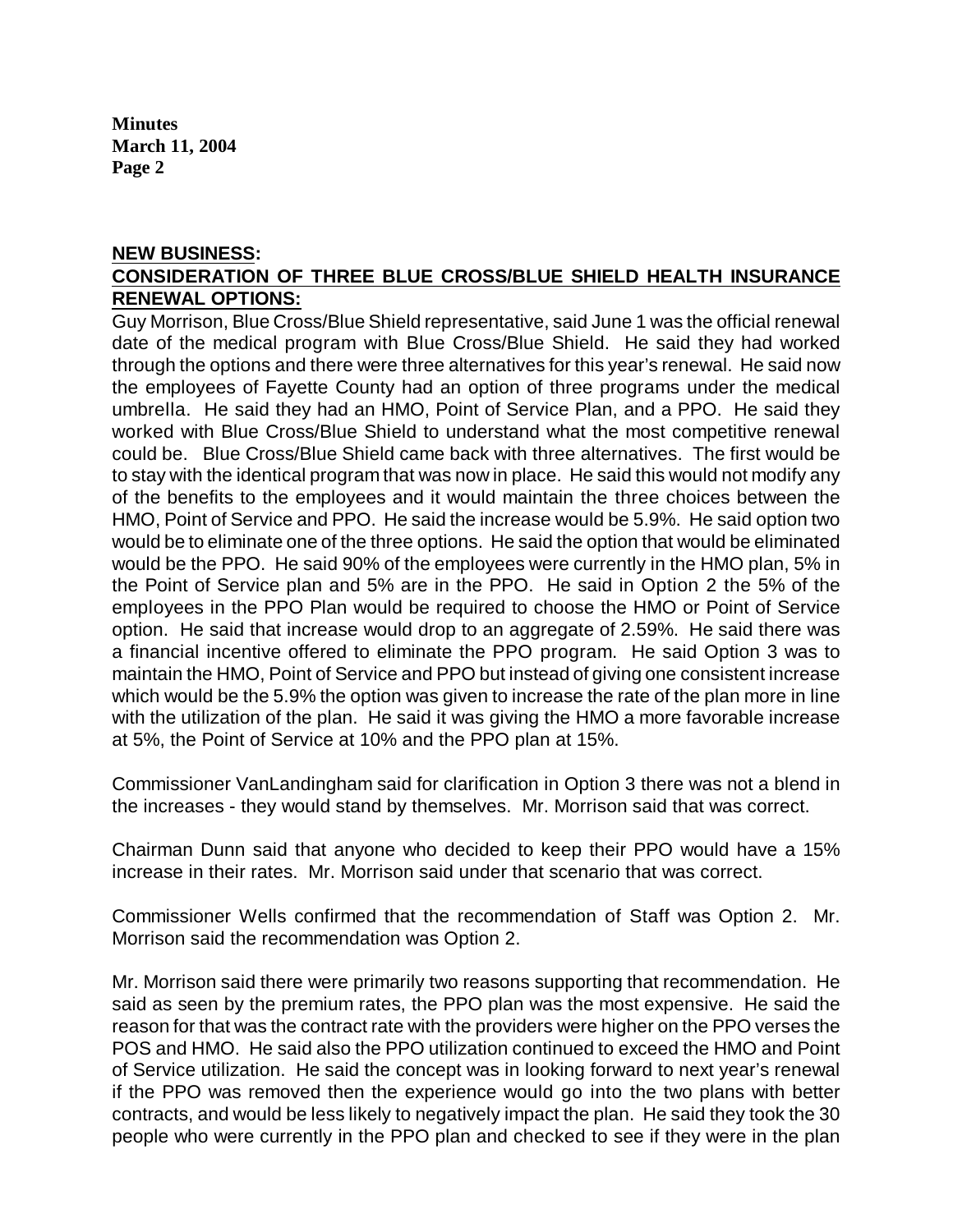because their access to HMO or Point of Service providers was not adequate. He said all but one individual had an access issue.

Chairman Dunn asked how they would handle someone who was currently in the PPO being treated and the treatment may continue for 6 months to a year? Mr. Morrison said if someone moved from their PPO to the Point of Service or HMO there was a transition of care that took place and the coordination was between the physicians that were in the PPO network but not in the Point of Service or HMO and the medical staff at Blue Cross/Blue Shield. He said it could continue depending on the need of staying outside of the network.

Chairman Dunn clarified that they could switch the program and it would be seamless if someone was already being treated. He said it was up to the doctors and Blue Cross/Blue Shield to work it out. Mr. Morrison said that was correct.

Motion was made by Commissioner VanLandingham to adopt Blue Cross/Blue Shield Option 2. Motion was seconded by Commissioner Frady.

Commissioner Pfeifer commented that this was not a joyful issue for the provider or consumer point of view financially. He said he wanted to compliment Mr. Morrison. He said no matter which option that was looked at the increases were more modest than he had anticipated, yet more than he wanted them to be.

Chairman Dunn said he wanted to thank Mr. Morrison and Connie Boehnke for bringing the information to the Board early in the year so that we had time to digest everything and consider everything thoroughly.

Motion carried 5-0. A copy of the 3 options, identified as "Attachment No. 2", follows these minutes and is made an official part hereof.

### **CONSIDERATION OF PROPOSED AMENDMENT TO THE FAYETTE COUNTY CODE CONCERNING THE LEASH LAW REGULATIONS ORDINANCE NO. 2004-03:**

Attorney McNally said he had amendments that were proposed at the Retreat which had to do with keeping your pet under voice command while on your property.

Commissioner Frady said he hated to think that we were working with an ordinance all of this time and now all of a sudden reversing it. He said he thought it was for the better.

Attorney McNally agreed.

Commissioner Wells explained to the audience that initially the ordinance said you could have your pet off your property under voice command but you could not have you pet on your property off a leash under voice command which did not made a lot of sense. She said that was what the Board was correcting tonight.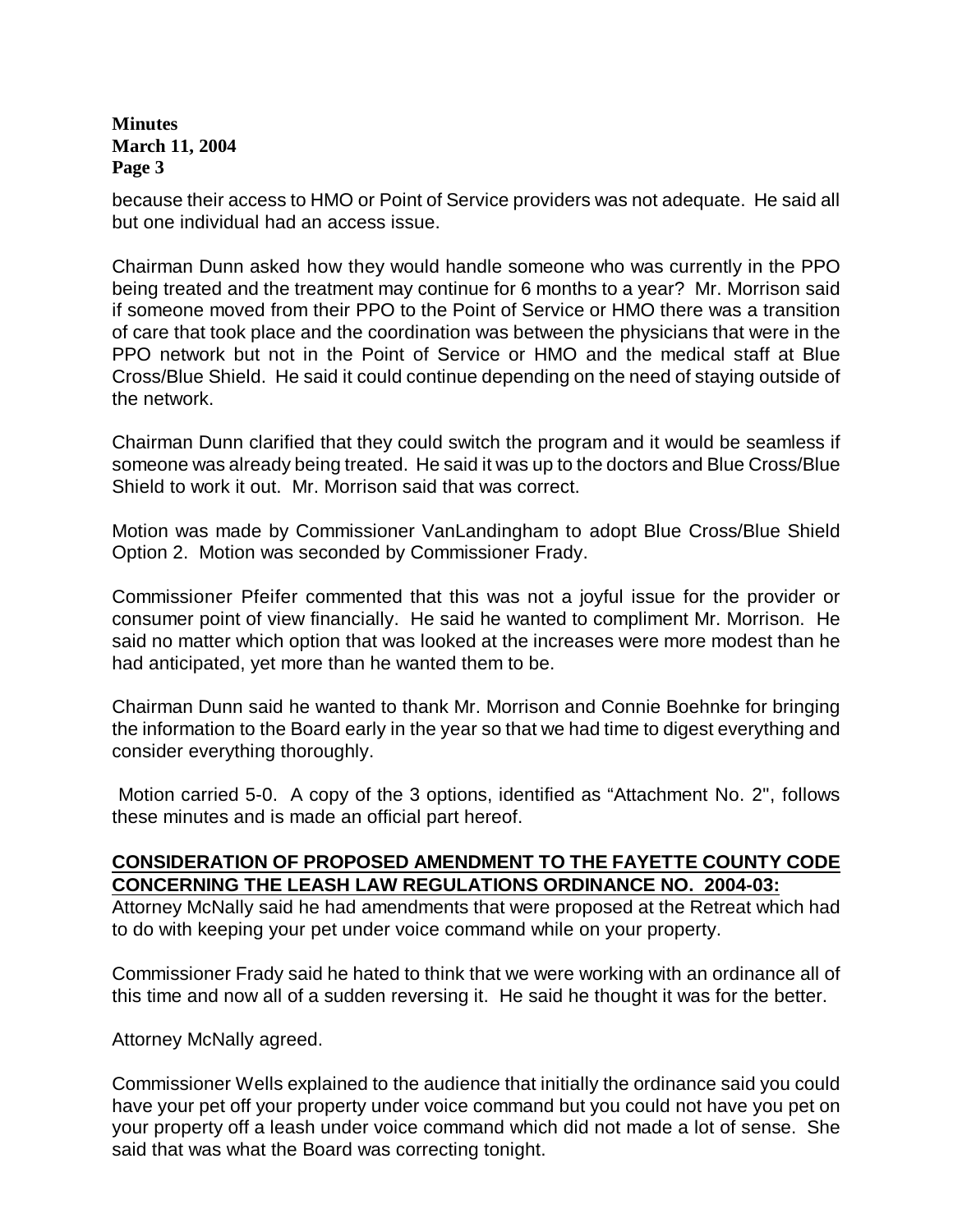Commissioner Wells said she had a question about the wording. She said it said to "prohibit the use of voice command to control an animal while off of the real property". She said we would not want to prohibit anyone from using voice command on their property. She said it needed to read "on leash control" rather than "prohibit the use of voice control" because sometime a combination of the use of both is needed. She said she would not want that to be an escape for someone.

Attorney McNally said that change could be made.

Motion was made by Commissioner Wells to adopt Ordinance No. 2004-03 for the leash law as presented. Motion was seconded by Commissioner Frady.

Chairman Dunn thanked Commissioner VanLandingham for bringing this to the Board's attention and pushing to have it changed.

 Motion carried 5-0. A copy of Ordinance No. 2004-03, identified as "Attachment No. 3', follows these minutes and is made an official part hereof.

## **CONSIDERATION OF REQUEST TO PUT BEFORE THE VOTERS PROVISIONS THAT WOULD ALLOW FACILITIES IN UNINCORPORATED FAYETTE COUNTY TO SELL "LIQUOR BY THE DRINK."**

Chairman Dunn said that two meetings ago there was a request from the Palmer Course at Starr's Mill that asked the Board to put "Liquor by the Drink" on the referendum so that the people throughout the County could vote on it. He said there was a debate on the subject but no action was taken. He said subsequently the Board received another letter of request from the Palmer Course, plus a letter from The Italian Oven Restaurant located in the shopping Center on Highway 54, and from The Olde Mill Restaurant located on Crystal Lake. He said the item was put on the agenda again tonight.

Motion was made by Commissioner Pfeifer to call for a referendum to be placed on the July 20 Primary Election ballot that would allow citizens to vote on whether or not eating establishments located in unincorporated Fayette County can serve "liquor-by-the-drink". Motion was seconded by Commissioner Wells. Discussion followed.

Commissioner Pfeifer commented that the Board was asked several weeks ago to put this item on the ballot. He said at that time his concern was what belonged on the ballot and how did an issue get on a ballot. He said then if a petition had been presented, which is part of the law, then he would vote yes simply because those requirements had been filled. He said there was not a petition in this case. He said the question, which was not answered at that meeting, was what were the issues that could be put on the ballot and under what circumstances and conditions could something be put on the ballot. He said he was concerned that we might clog up the ballot with issues simply because someone asked for something to be placed on the ballot. He said he wanted to know how the Board would justify saying yes or know to any request to put something on the ballot. He said his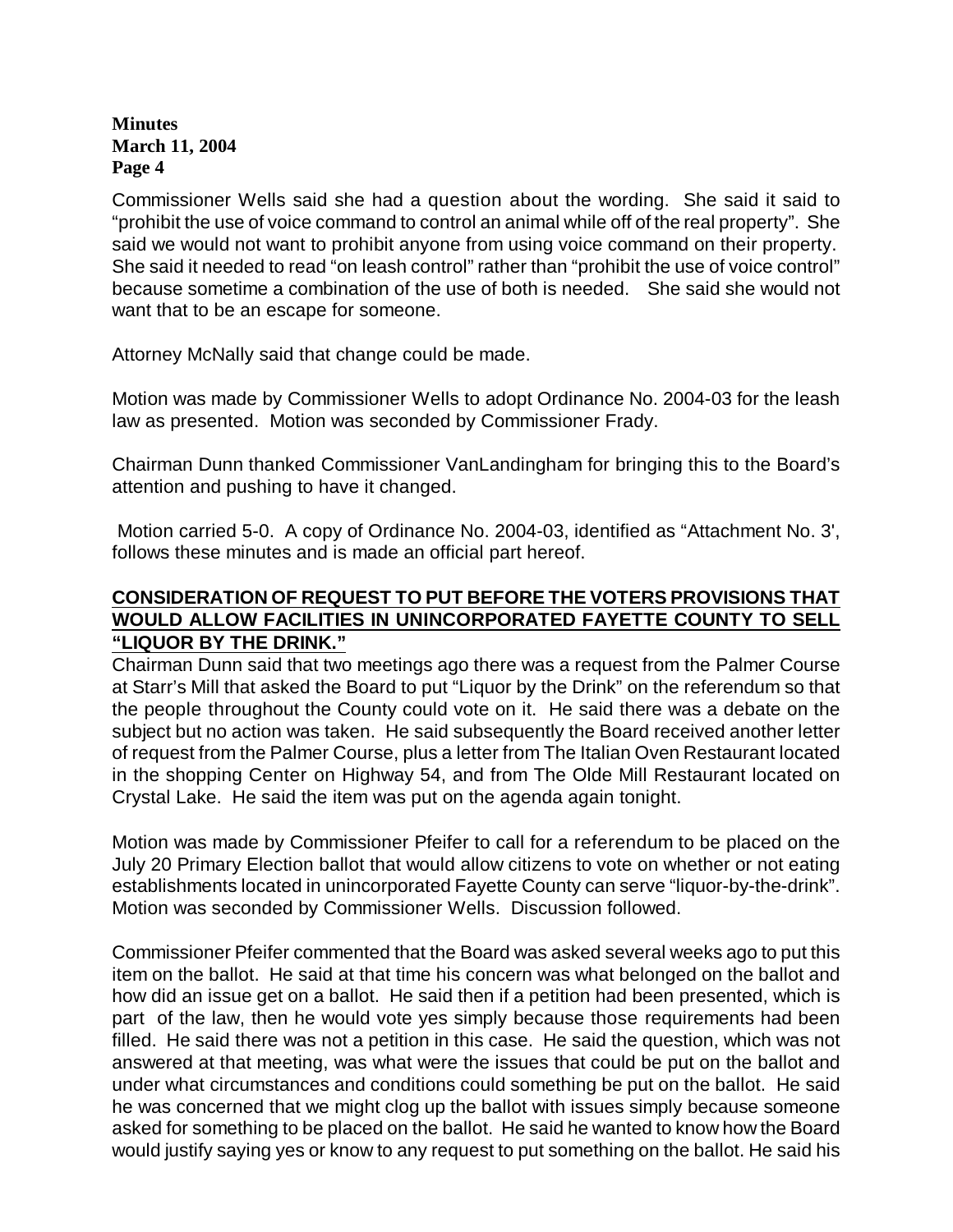concern had been addressed by the attorneys. He said there was a limited number of items that could be placed on the ballot, one of them being liquor by the drink. He said now that he knew this he could support placing this item on the ballot so as to get the wishes and judgment of the citizens of the unincorporated county who have not had the opportunity to vote on this issue previously.

Commissioner VanLandingham said he had received three pieces of correspondence from people who had asked him to reconsider his position. He said one person stated we were denying them the right to vote. He said that was not the case, there was no denial to vote. He said somewhere in the past a decision had been made that this could be done one of two ways. He said he chose one way while some others chose another way. He said both procedures were legal and neither deprived a person the right to vote. He said the proposal came to Fayetteville and it was stated that Fayetteville went ahead and put it on the ballot, which was not true. He said they had the signatures to have it put on the ballot, the council did not do that. He said since this had become a public issue and not acted on last time, the people who had talked to him had overwhelmingly said they did not want this issue on the ballot. He said this may be why that it was allowed to be approached in the manner of two positions, either the Board of Commissioners vote to put it on the ballot or signatures on a petition caused the issue to be put on the ballot. He said it came down to what a community wanted. He said they had told him they did not want it on a ballot. He said we were being compared to Fayetteville and to other entities around us. He said he had not changed his position and he would not vote to put this item on the ballot.

Commissioner Frady said he was not going to change his position. He said he was not going to fight for it or against it. He said he was going to abstain from voting on this issue. He said he felt the better way to represent all the people was for the people to get a petition.

Commissioner VanLandingham said if the signatures were garnered he would not have one thing to say against it. He said he did not think the Board needed to make this decision when there had been so many people saying they did not want it.

Commissioner Wells said she wanted to clarify that the Board was not making the decision whether there would or would not be liquor by the drink in Fayette County. She said they were putting it on the ballot so that the citizens in Fayette County could vote it up or down. She said she felt that was their responsibility as representatives of the citizens. She said if the citizens in Fayette County voted this down she would not have a problem with it. She said if they voted for it, they were adults, they could handle it. She said she was not a drinker, this was not something that was a burning issue to her. She said what was a burning issue to her was that they represented the citizens. She said people who had talked to her had been overwhelmingly in support of putting this item on the ballot. She said by doing this it would solve the issue. She said she was very much in support of allowing the citizens to make this determination. She said the Board was giving them a chance to vote on it.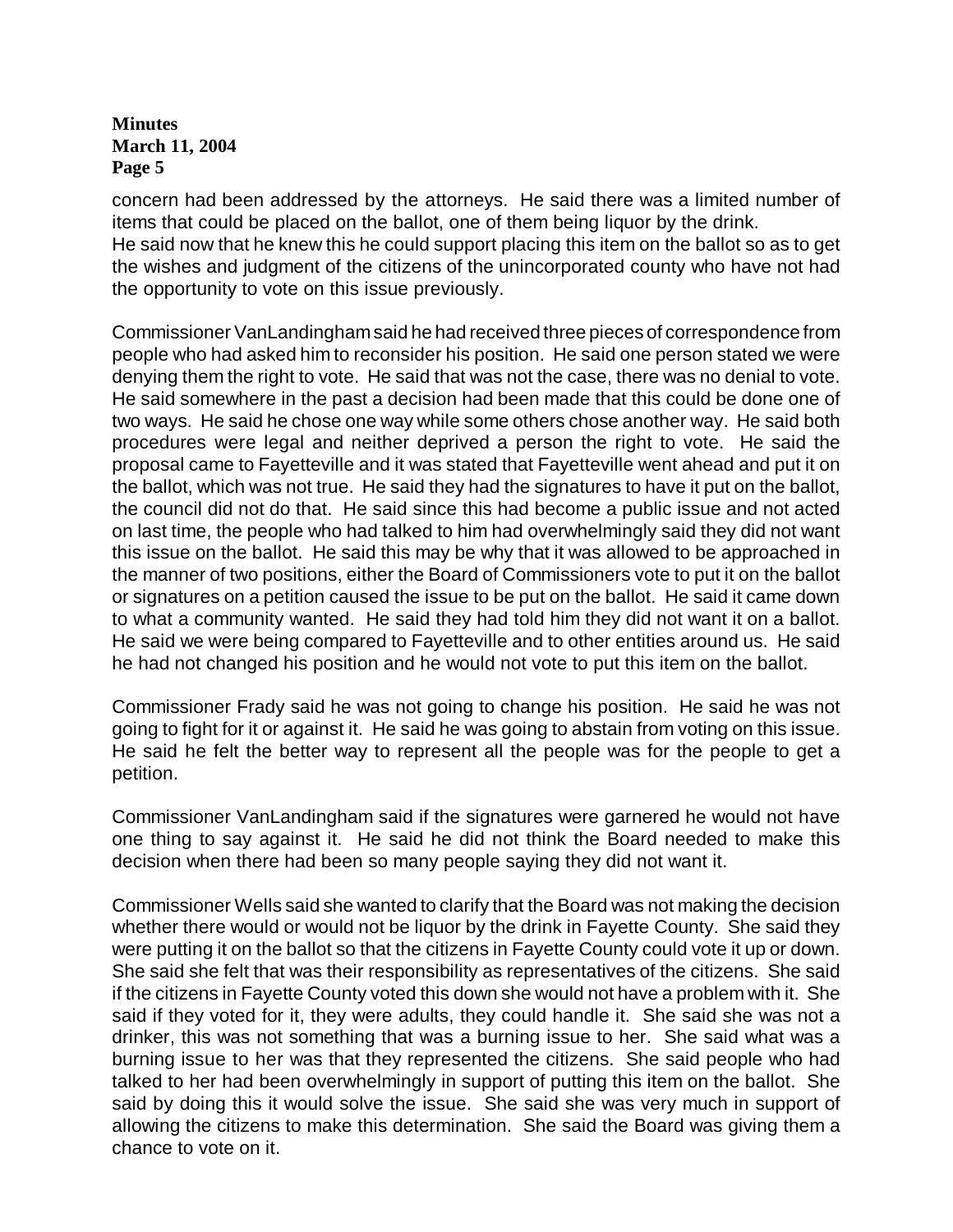Chairman Dunn said he had one person tell him they did not think this issue should be put on the ballot at all. He said dozens of people had said it should be put on the ballot. He said his vote in support of this issue going on the ballot in no way should indicate how he would vote on this. He said that was a private matter. He said there were two ways to get this item on a ballot. One way was easy and one way was tough. He said he did not see any difference in the outcome of a vote whether they took the hard road or easy road in putting in on the ballot and saving the staff the trouble of validating about 9,000 signatures, phone numbers and addresses. He said however it got on the ballot the people were going to vote the same way, either for it or against it. He said he felt it was easier to do this way and they should do it this way. He said he was going to be consistent with the comments he made last time.

Motion carried 3-1-1 with Commissioner VanLandingham opposing and Commissioner Frady abstaining. A copy of the requests, identified as "Attachment No. 4", follows these minutes as is made an official part hereof. A copy of Resolution No. 2004-07 calling for said referendum, identified as "Attachment No. 5", follows these minutes and is made an official part hereof.

**CONSENT AGENDA:** Motion was made by Commissioner Wells to approve items 1, 2, 3, 5 and 6 of the Consent Agenda. Item no. 4 was withdrawn for discussion. Motion was seconded by Commissioner VanLandingham. Motion carried 5-0.

**OLIVIA ESTATES AND WRIGHTSBURG ESTATES ACCEPTED AS STREET LIGHT DISTRICTS:** Approval of request to accept Olivia Estates and Wrightsburg Estates as street light districts as recommended by Ron Salmons, Director of Leisure Services and Development.

### **AWARD WATER METER INSTALLATION TO LOW BIDDER - UTILITY PARTNERS OF**

**AMERICA:** Approval of request to award the low bidder, Utility Partners of America, the Water Meter Installation bid as recommended by Tim Jones, Director of Purchasing. A copy of the recommendation, identified as "Attachment No. 6", follows these minutes and is made an official part hereof.

# **INCREASE MISCELLANEOUS REVENUE AND THE LIBRARY'S PUBLIC RELATIONS**

**EXPENDITURE:** Approval of request to increase miscellaneous revenue and to increase the Library's public relations expenditure account as recommended by Chris Snell, Director of Library Services. A copy of the request, identified as "Attachment No. 7," follows these minutes and is made an official part hereof.

**SIGN REQUEST - FAYETTE COUNTY HUMANE SOCIETY:** Approval of request to place a sign on the Old Courthouse lawn May 22-June 5 to advertise the Fayette County Humane Society's fundraiser.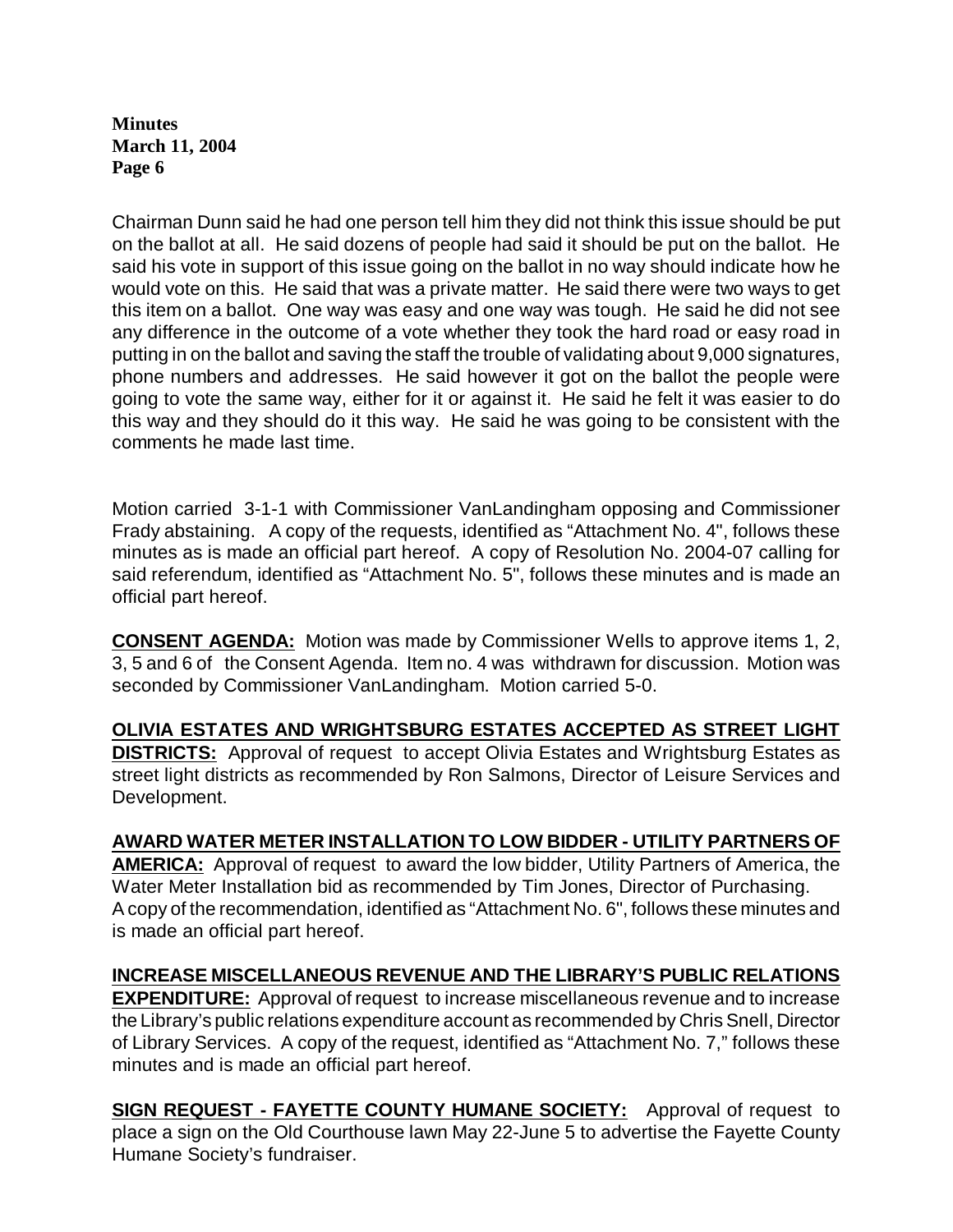Commissioner VanLandingham said there seemed to be some confusion on a letter sent out regarding use of government property. He said if the Board wanted to discuss it tonight or at another meeting, either way was fine with him.

Chairman Dunn asked the County Administrator, Chris Cofty, if the interim policy addressed the signs. Mr. Cofty replied that it did.

Commissioner Wells asked how soon were they going to be to the point of discussing the new policy for using county facilities.

Attorney McNally said he would like to have thirty days.

Chairman Dunn asked if there were any reservations for sign permits that went beyond June 5<sup>th</sup>.

Executive Assistant Carol Chandler reported that yes there were requests that had been approved way into the year.

It was the consensus of the board to table this item until a policy was adopted.

### **REAPPOINT OF BILLY SHAW, BILLY GUNNIN AND ED QUATTLEBAUM TO THE RECREATION COMMISSION:** Approval of reappointments of Billy Shaw, term to commence April 1, 2004 and to expire March 31, 2008, Billy Gunnin and Ed Quattlebaum, terms to commence retroactive to April 1, 2002 and expire March 31, 2006, to the Recreation Commission to remove conflicts in old records.

# **REAPPOINTMENT OF RANDY HAYES TO THE FAYETTE COUNTY DEVELOPMENT**

**AUTHORITY:** Approval of reappointment of Randy Hayes to the Fayette County Development Authority, term to begin April 10, 2004 and to expire April 9, 2008.

### **PUBLIC COMMENT:**

Members of the public are allowed up to five minutes each to address the Board on issues of concern other than those items which are on this evening's agenda.

**CARRIE KLARL**: Carrie Klarl, 203 Mann Road, Fayette County, read a letter on behalf of herself and neighbors expressing their concern over the County's adoption of the new Master Transportation Plan that would dramatically impact their quiet rural neighborhood. She said through this letter they were voicing their strong objection to a portion of the plan, the fourth priority, an extension of Sandy Creek Road. She said this road project would adversely impact the surrounding property owners who cherish their rural way of life. She said if the County decided to move forward with this road project, they would vote against the SPLOST and would also work vigorously to encourage other residents of the County to do so as well.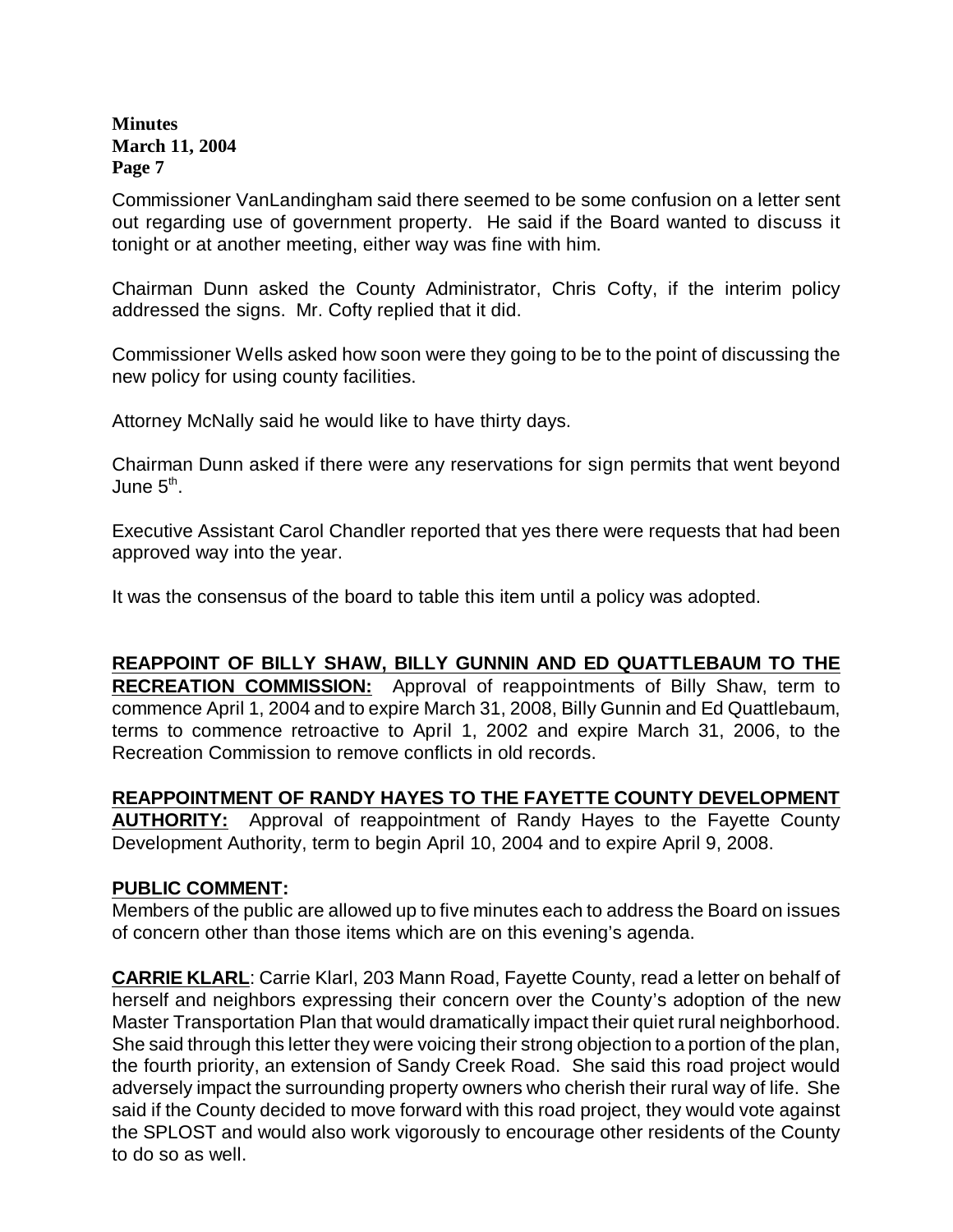Ms. Klarl then submitted to the Board a petition signed by the residents of Mann Road and Trickum Creek Road requesting that project R-2, the extension of Sandy Creek Road to Palmetto Road, be removed from the Master Transportation Plan before the Special Local Option Sales Tax was placed on the November 2004 ballot. A copy of the petition, identified as "Attachment No. 8 ", follows these minutes and is made an official part hereof.

# **STAFF REPORTS:**

**ATTORNEY MCNALLY:** Attorney McNally asked for an Executive Session to discuss three real estate items and one legal item.

Motion was made by Commissioner Wells to adjourn to Executive Session to discuss three real estate items and one legal item. Motion was seconded by Commissioner Pfeifer. Motion carried 5-0.

### **EXECUTIVE SESSION:**

**REAL ESTATE:** Attorney McNally advised the Board on a real estate matter.

The Board took no action on this matter.

**REAL ESTATE:** Attorney McNally advised the Board on a real estate matter.

Motion was made by Commissioner Wells to authorize the attorney to proceed in this matter. Motion was seconded by Commissioner Frady. Motion carried 5-0.

**REAL ESTATE:** Attorney McNally advised the Board on a real estate matter.

Motion was made by Commissioner Wells to authorize the attorney to proceed in this matter. Motion was seconded by Commissioner Pfeifer. Motion carried 5-0.

**LEGAL:** Attorney McNally advised the Board on a legal matter.

Motion was made by Commissioner Frady to authorize the attorney to proceed in this matter. Motion was seconded by Commissioner Wells. Motion carried 5-0.

**EXECUTIVE SESSION AFFIDAVIT:** Motion was made by Commissioner Wells to authorize the chairman to executive the Executive Session Affidavit affirming that three real estate items and one legal item were discussed in Executive Session. Motion was seconded by Commissioner Frady. Motion carried 5-0. A copy of the Affidavit, identified as "Attachment No. 9 ", follows these minutes and is made an official part hereof.

There being no further business to come before the Board, Chairman Dunn adjourned the meeting at 9:45 p.m.